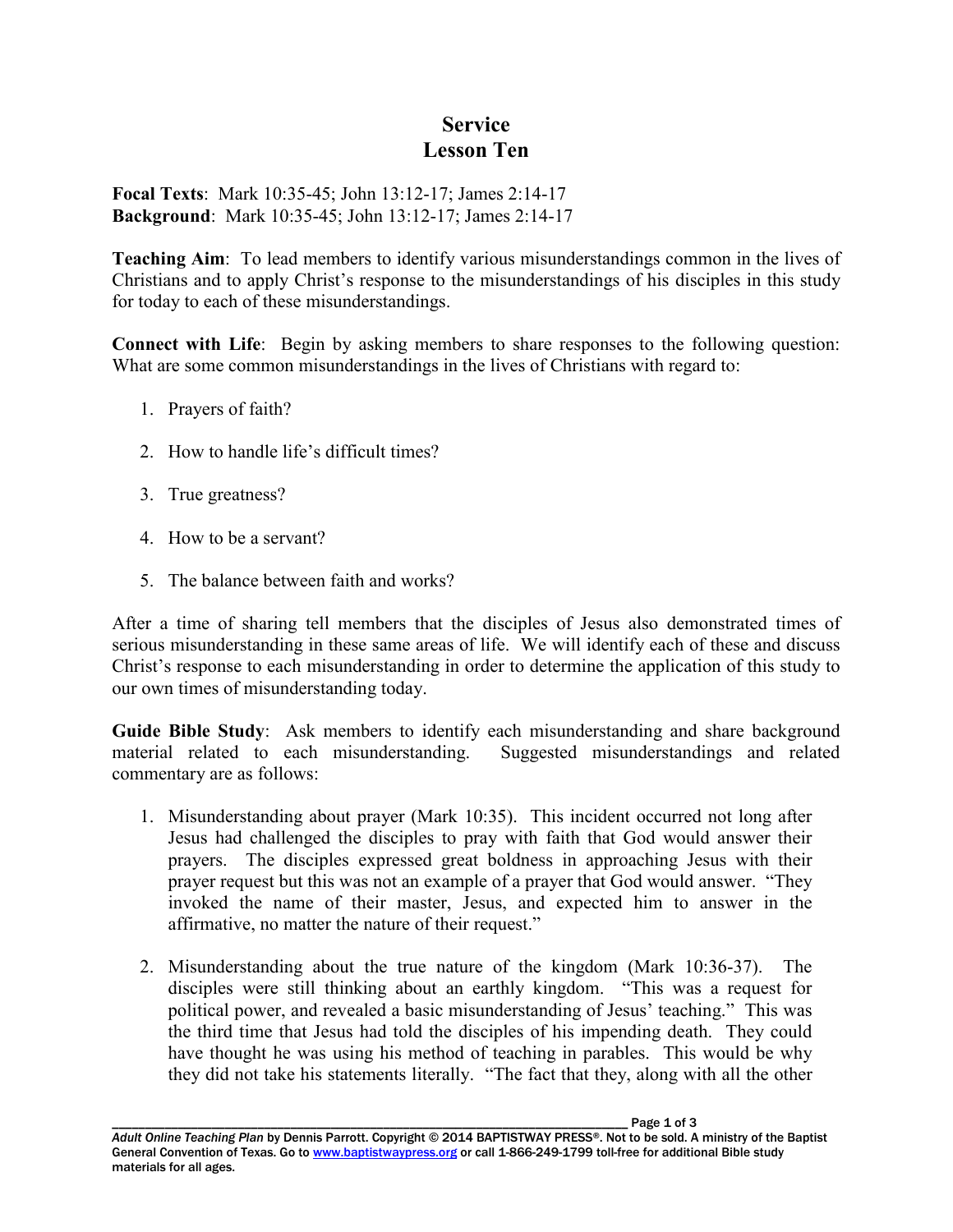disciples (as seen in the second prediction narrative) were expecting an earthly kingdom reveals the pervasive nature of the disciples' misunderstanding."

- 3. Misunderstanding about what Christ was about to experience (Mark 10:38-40). "Jesus responded patiently but quite pointedly. The cup was a common Jewish metaphor for 'divine judgment against human sin', while baptism or 'being under water was an Old Testament picture of being overwhelmed by calamity." "The cup was the cup of suffering. The cup, for Jesus, was sacrificial death." Once again, the disciples revealed their misunderstanding about the horrible death that Jesus was about to experience. They were thinking of an entirely different experience that would come as a result of the upcoming fight for the kingdom. They considered themselves prepared for such an experience.
- 4. Misunderstanding about true greatness (Mark 10:41-45). Even though the other disciples did not make this request of Jesus, they showed their anger and jealousy regarding James and John. They had been thinking about their places of greatness in the coming kingdom as well. "Jesus reminded them, once again, of the order of power within his kingdom. It is the servant who holds the most power." This still did not make any sense to the disciples. This was so opposite of what they had been led to believe about true greatness. "It seems to have as its foundation Isaiah 52:13- 53:12, known as the Suffering Servant Song. There are several places in the song that indicate the idea of one who was sent to suffer and die in order to redeem the people."
- 5. Misunderstanding about the importance of being a servant and the role of a servant (John 13:12-17). "After the meal he presented a living illustration of what it meant to be his disciple. Over their objections, Jesus took a basin of water and a towel, and performed the duty reserved for only the lowliest of slaves. He washed the feet of his disciples." "John focused on the theological meaning of the foot washing. Jesus was proclaiming that his disciples were clean. If their 'Teacher', and 'Lord', had lowered himself to washing their feet, then they should have no hesitation in doing the same for each other." "In this action Jesus revealed that other-centered love was less about exercising positional authority and more about self-emptying service. Regardless of age or positional authority, disciples are to lead past perceived barriers and join Jesus in washing the feet of others."
- 6. Misunderstanding about true faith (James 2:14-17). "Such faith is insufficient, not because works produce salvation, but because a proclamation of faith, without a practical manifestation of it, rings hollow. James was not advocating for people to seek to earn their salvation by works, but rather that Christian action is the evidence of true faith." "James confirmed this concept and added that the only way people can know that you love them is if you show it." "James indicated that this was most clearly evident when disciples had the opportunity to help the brothers and sisters they encountered secure their most basic needs."

Page 2 of 3 *Adult Online Teaching Plan* by Dennis Parrott. Copyright © 2014 BAPTISTWAY PRESS®. Not to be sold. A ministry of the Baptist General Convention of Texas. Go to www.baptistwaypress.org or call 1-866-249-1799 toll-free for additional Bible study materials for all ages.